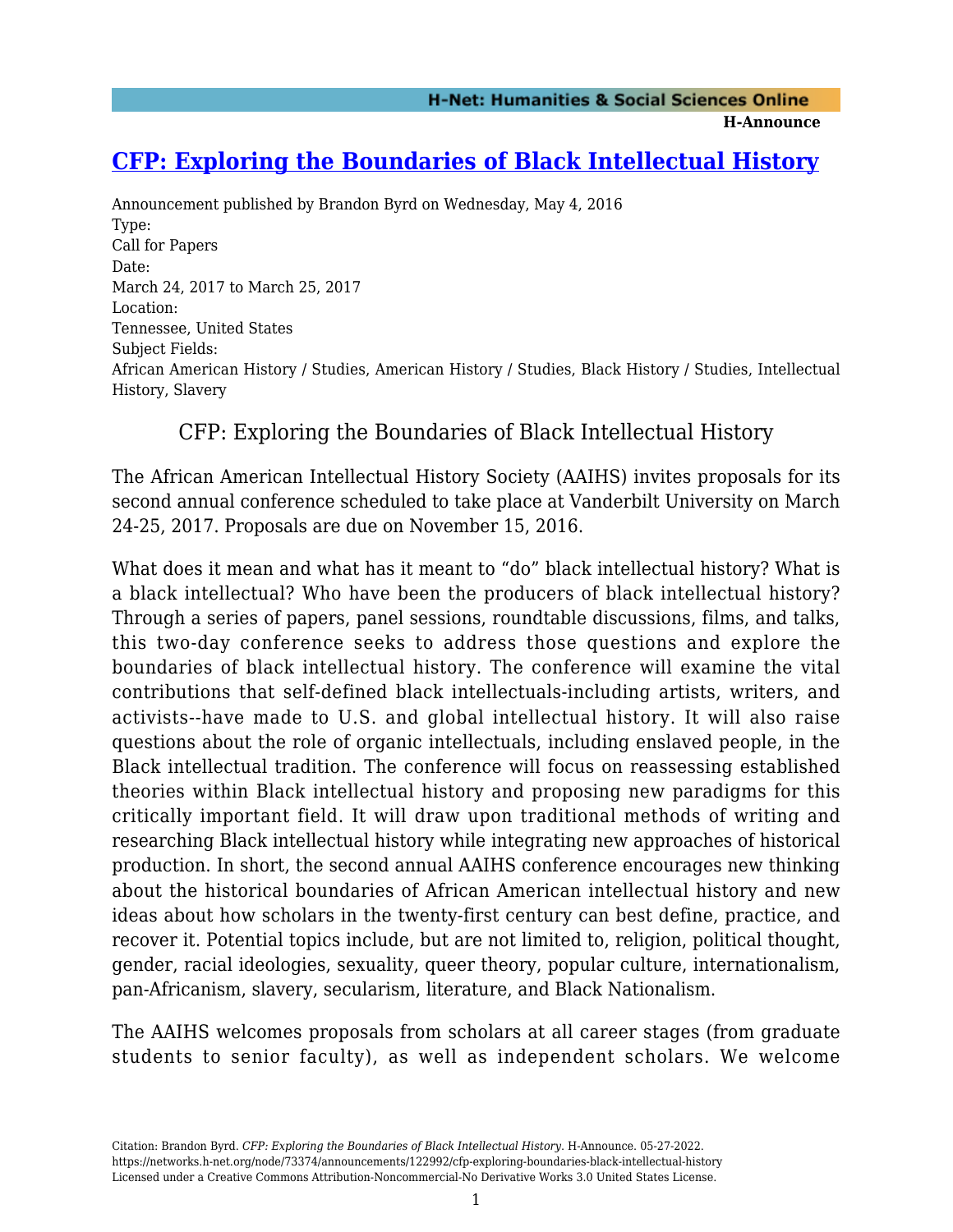## **H-Net: Humanities & Social Sciences Online H-Announce**

submissions for scholarly papers (20-minute presentations), organized panels of three of four papers, poster sessions, lecture-demonstrations, film/video screenings, or workshops. While we are happy to accept individual paper submissions, we will give preference to those who submit full panels. Proposals should be submitted via email ([aaihs10@gmail.com\)](mailto:aaihs10@gmail.com) as a Microsoft Word attachment no later than November 15, 2016. The conference organizers will notify participants of acceptances by December 15, 2016.

Individual proposals should include an abstract of no more than 250 words and an abridged C.V. (1-2 pages). They must include the author's full name, institutional affiliation, phone number, and email address. Individual paper proposals also must include the title of the presentation, proposed format of it (paper, poster, etc.), and A/V equipment needs. Complete panel proposals must include the following: (1) a panel abstract and title (2) a 250-word abstract for each paper (3) names, contact information, institutional affiliation, and an abridged C.V. for each presenter (4) names and contact information for the panel chair and commentator (5) format of the presentation (paper, panel, poster, workshop, etc.) and A/V equipment requirements.

The AAIHS is pleased to offer multiple competitive travel grants to defray the costs of conference attendance. Graduate students and contingent faculty in goodstanding as members of the AAIHS are encouraged to apply. Conference participants are also invited to submit their paper for consideration in the AAIHS's second annual Du Bois-Wells Paper Prize competition. The winner and first runnerup will receive cash prizes. Further details regarding the travel grants and paper prize are available on the AAIHS website.

All participants must be registered for the conference by March 15, 2017. Early bird registration extends from January 1, 2017 to February 14, 2017 and is \$20 for AAIHS members; \$60 for non-members. Regular registration begins on February 15, 2017 and is \$40 for AAIHS members and \$120 for non-members. For all further inquiries, please contact [aaihs10@gmail.com](mailto:aaihs10@gmail.com) or visit our website for more information: [www.aaihs.org](http://www.aaihs.org)

Conference Organizers:

Chair: Brandon R. Byrd , Vanderbilt University

Christopher Cameron , University of North Carolina at Charlotte